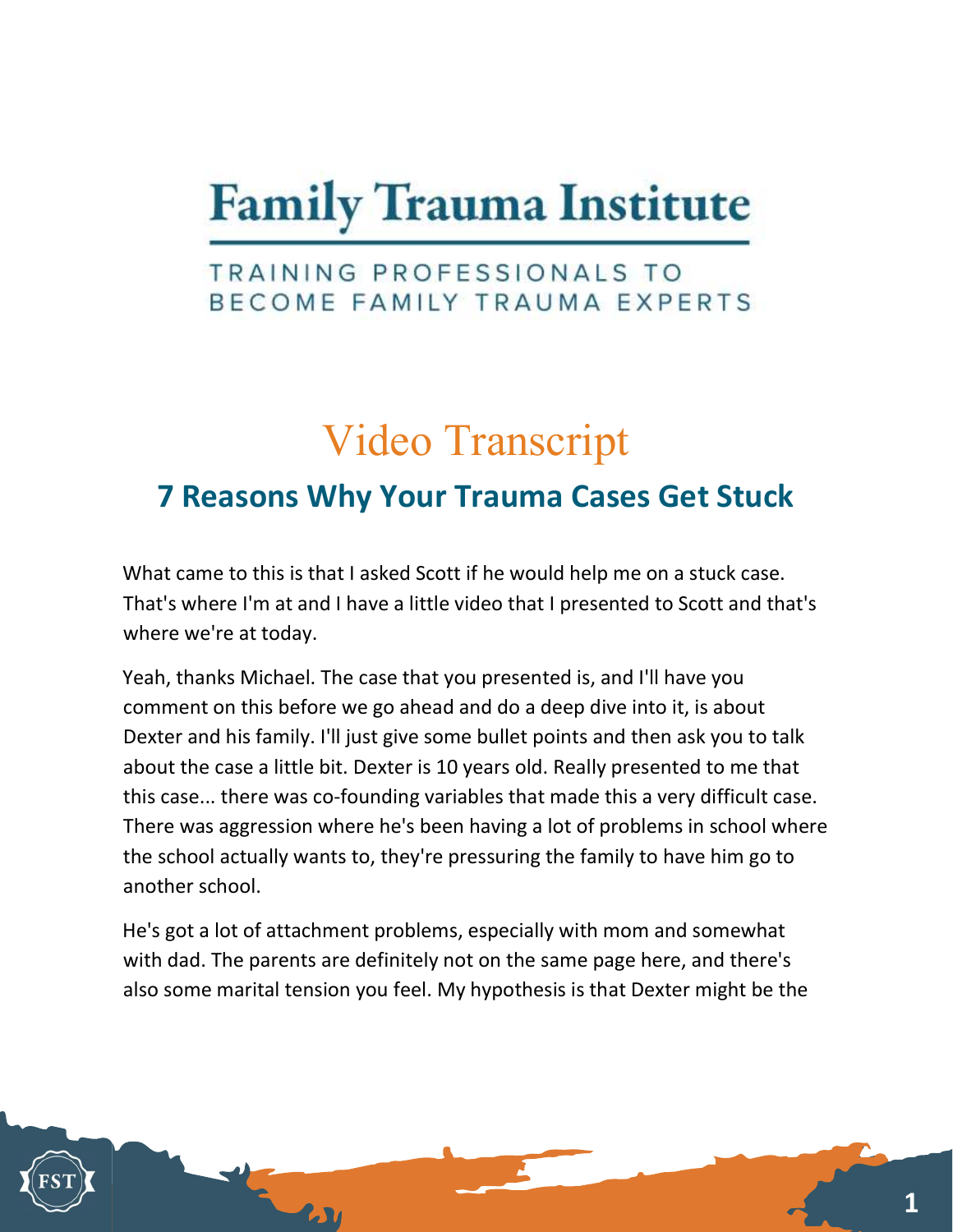middle of that. And the village has not really been engaged. Michael, what are a few more things that you have to add about this case that made it very complex?

Well, Dexter, as you pointed out, is 10 years old, and he's been in treatment for probably half of that life. During that time, the family has been through multiple providers with minimal success. When they came to me, they showed me a hand written not by a PhD level psychologist who said, "In my 30 years of experience, this is the worst case I've ever seen." That kind of took me back. So basically, all the treatment providers were saying, he was treatment resistant. That's a few things that I could add to that.

I said don't give me an easy case here, and you didn't. The other thing is that when you have multiple treatment failures, it makes them more difficult. This is because when you introduce a playbook to a fresh family who hasn't had multiple treatment failures, they're more curious about it. They're more open too, "Oh, I'll try it. I mean, we're not burned out yet."

But when you present an FST trauma playbook, they're like, "been there, done. It doesn't work. Yeah, buddy." So I'm going to be presenting a bonus strategy around a reframe, because reframes are very powerful for stuck cases. The more stuck in the mud a family is, the more you got to take a jackhammer... before you even introduce the playbook, you've got to grease the wheel. You've got to almost prepare them before you present the playbook. So they're like, "Oh my gosh, it connects the dots."

I knew going in, that when we worked on this tough case together, that I had to present a reframe and a strategy that would get them almost shocked in a good way. Does that make sense? That is did you feel like we had to grab them with a reframe, which we'll present in just a minute?

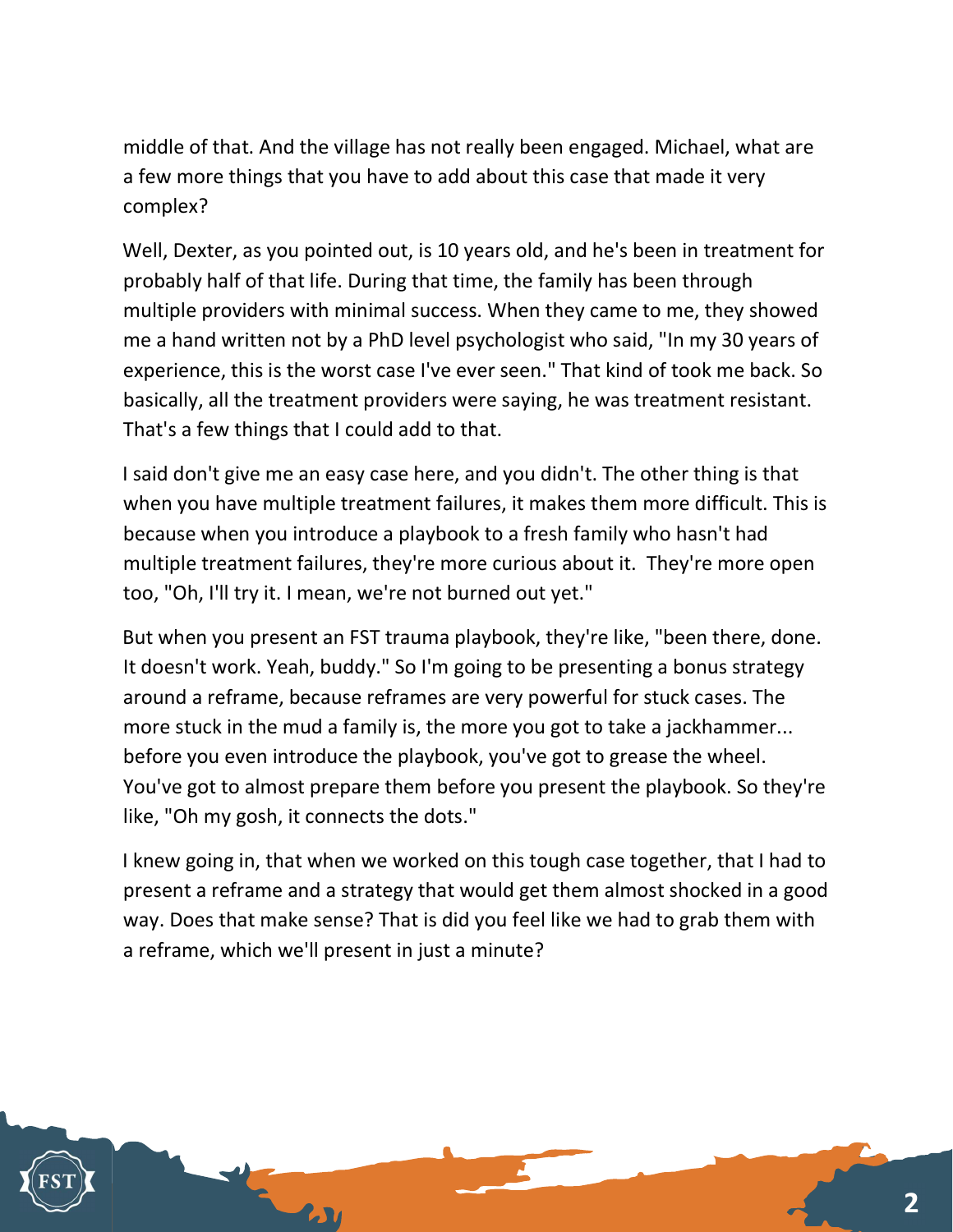Yeah. Especially as what you're going to hear is dad's resistance. I think that's the piece that I was struggling with, Scott, and how to get Dad on board. I think the reframe that you're going to hear was pretty potent to get him on board.

Yeah and the dad challenges me with it. You're going to see. It gets pretty hairy. I don't always get the honor and privilege of taping sessions where it's so messy. I think people like mess. I think the members who are on the phone, I'm hoping that they'll, kind of mix it up with me and be like, "Oh my gosh, what would I do if this happened?" So anyways, it should be a lot of fun today. So, let's get started here.

There is really seven reasons, I've come to appreciate over my career, of why cases get stuck that I'm going to share with you, Michael. I think the case was stuck, and you can agree and disagree with me. Number one, the undercurrent selected by the therapist that I'm consulting with, and it's even with the cases I work with, is sometimes they're not an ideal undercurrent.

I remember one case where the undercurrent was Maslow's hierarchy of needs The family had been in treatment for over a year. The therapist had been doing psychological work with the mom and the boy individually, but the family didn't have their lights on. They didn't have utilities. There was no bed for the boy to sleep on. That undercurrent was not ideal. They had chosen an undercurrent around attachment before the undercurrent that the basic needs were met. So that's as an example of a case that got stuck because the undercurrent was not correctly selected. One of the biggest ones they see in our field is "who" before "what" is not addressed. I mean, do you think (and I'll pause here) do you think that was a big issue for this case?

It was definitely an issue. Yes. Can you hear me?

I can hear you.

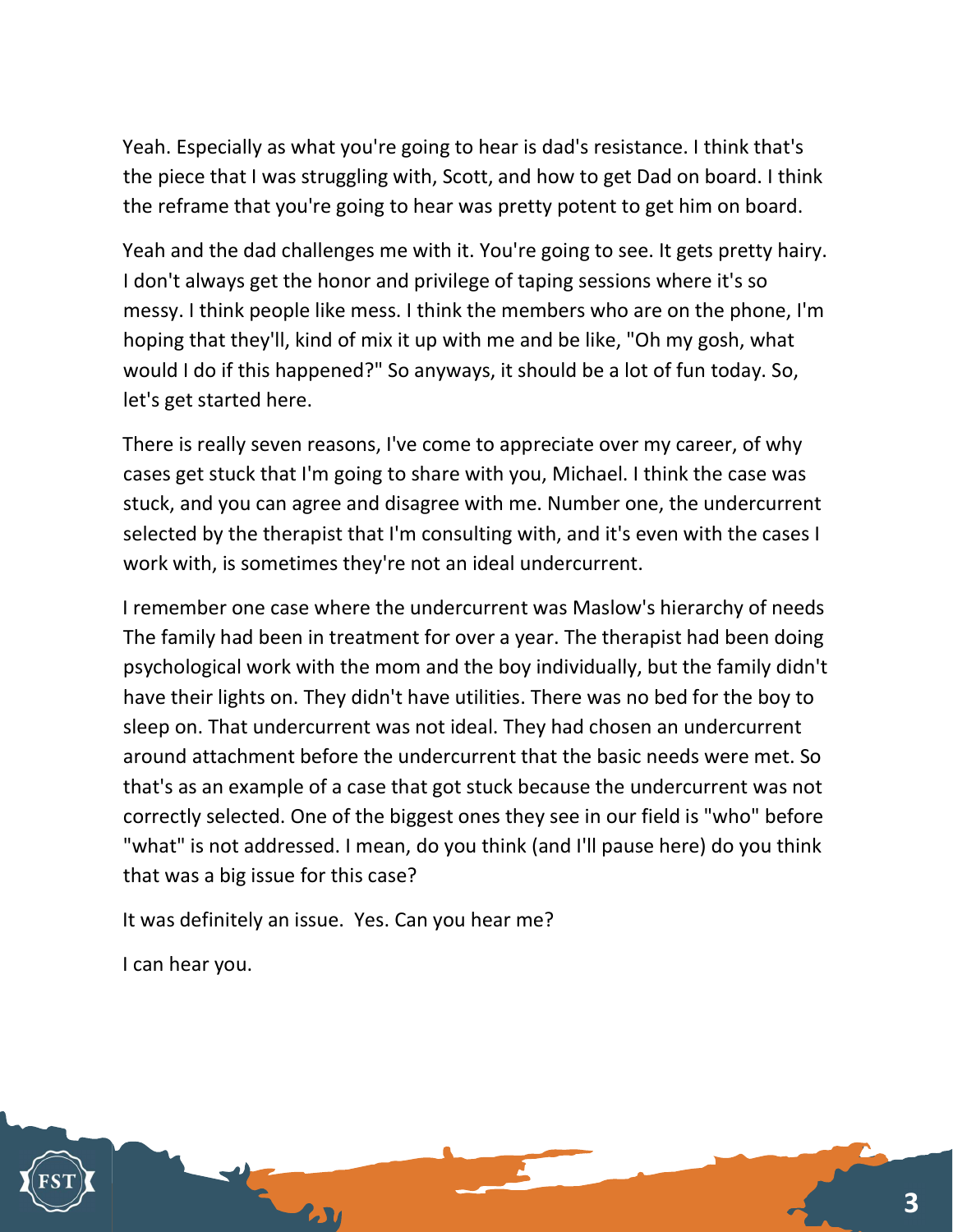Definitely. And part of the reason why is that the family had sequestered themselves. They wanted to have help, but they were ashamed because if they ask for help, their kid would then be a hellion, so to speak, for everybody else, which has been the case. They have burnt bridges in the past with babysitters and with other people. They were, I guess you would say, shellshocked for lack of a better word. They were hopeless at the time that you came on board.

#### So I think, yeah

And even to the point where... Didn't he break another boy's collarbone too?

Right. Well got to a point where he was used to bullying other kids. Dexter was rough with his play and then he got to the point where he's bullying this four year old kid and he pushed him down with such force that he broke his clavicle.

Yep. This is very common when you have really stuck cases. It's a catch 22. They burned out their village. They also have a self-fulfilling prophecy that it won't work. And if you're not careful they can convince you, the therapist, that it won't work. From their experience it won't work. So you have to say to them, "I agree with you that it might not work, but can we try as an experiment?" So you're going to see in a video clip how right off the bat when we have the villagers there, I start off with giving them a question to compliment the parents. Because it has to be a difference. That makes a difference. So in order to make these playbooks work, you have to have "who" before "what." If you don't have the right people on the bus, the playbook still effective, but it's like an antibiotic of half the strength.

That's one thing I wanted to talk about.

The other thing I see here is that there's no troubleshooting or role-plays. That's going to be the technique next month in November where we're going to take this case all the way through and you're going to see at the end in a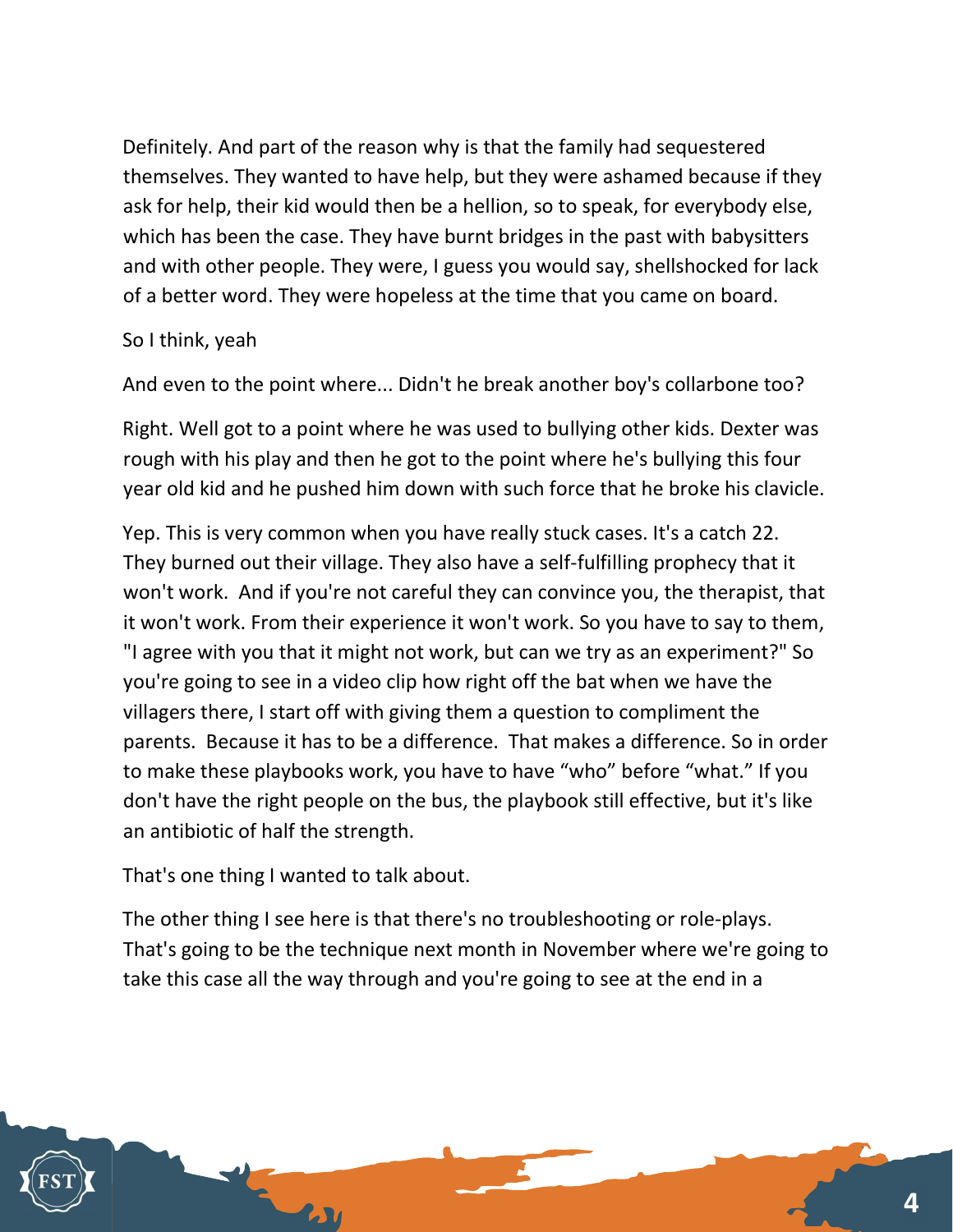preview of upcoming attractions how critical troubleshooting is. And that without the playbook with you practice the troubleshooting or the role-plays you, you're basically sending these parents off to slaughter metaphorically. Because you're giving them a playbook but they don't know the delivery. So much in mental health, and I'm guilty of this, is tied to cases getting stuck or failing because of this one.

There's no typed-up of playbook or contract. It's all verbal. It's not predetermined. You're going to see the mom talk about being intrigued by having something typed up. You bring to the session and not this blank piece of paper, which is, "Oh, let's start from scratch." You actually have a draft that they can use so they have hope.

The other thing is, is that it's not the best problem or the symptom. The problem that you take what the kid is coming in with and it's too difficult to do it first. You've got to get quick victories, low hanging fruit, and there's no reframe to tether the playbook. So the family doesn't really buy into the playbook. They don't know, what's in it for me. It's just like, "Oh, go ahead and try this."

Well again, if it's a cure, but I don't think I need the cure, then why would I use the cure. That's a huge piece. Then number seven, no safety first plan. These were the areas that I think were causing problems with this case. I don't know if you agree or disagree. Undercurrent selected not ideal. We didn't have the village. There wasn't a good reframe and there wasn't a lot of troubleshooting. Would those reasons be comparable to what you thought, Michael? Or would you agree or disagree? And it's okay to disagree with me.

Well no, I would agree. I would agree. I had attempted to get the village on board previously, and that was rather difficult. So, that was good. I agree with the reframe because they weren't quite bought into it. I might talk a little bit